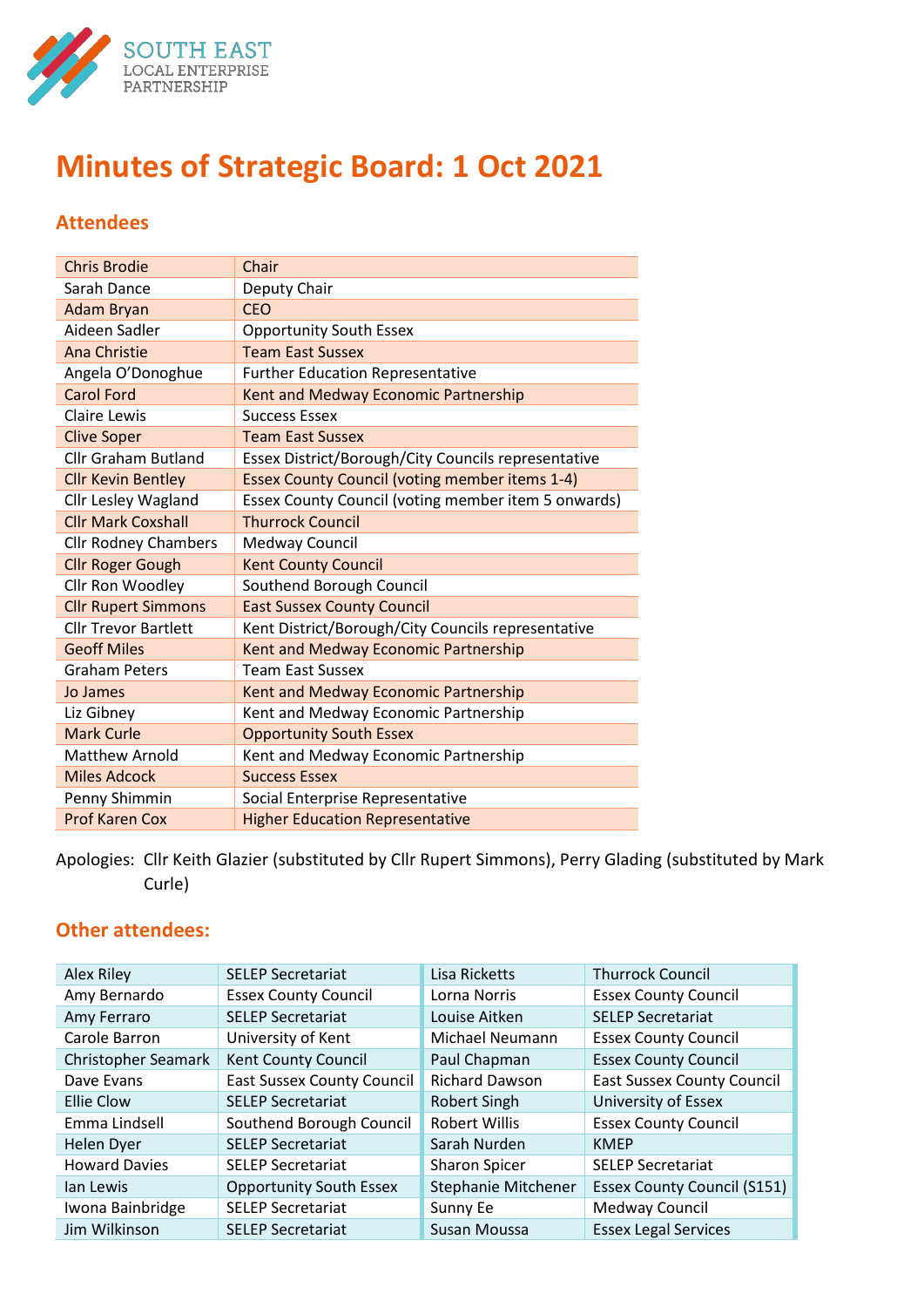

| Jo Simmons   | <b>SELEP Secretariat</b>    | Suzanne Bennett   | SELEP Secretariat               |
|--------------|-----------------------------|-------------------|---------------------------------|
| Laura Wallis | <b>Essex County Council</b> | Victoria Conheady | <b>Hastings Borough Council</b> |

# *This meeting was held as video conference and a recording can be found [by clicking here;](https://www.youtube.com/watch?v=fw8_Cn4vIRE) the timestamp of the start of the discussion for each item is indicated in brackets.*

## **Item 1: Welcome and introduction**

- 1.1. Chris Brodie welcomed the Board to the meeting.
- 1.2. It was clarified that Cllr Kevin Bentley would be the voting member in attendance for ECC.
- 1.3. The Board members introduced themselves individually.

# **Item 2: Minutes of last meeting, declarations of interest, matters arising (7'45" timestamp on video)**

- 2.1. The Board agreed the minutes of the last meeting.
- 2.2. The following interests were declared:
	- i) Angela O'Donoghue declared a pecuniary interest relating to Item 7 as South Essex College is involved in the Centre for Advanced Engineering GPF project. Angela O'Donoghue will be placed on hold for the duration of this item and will not be able to vote.
	- ii) Sarah Dance declared the following non-pecuniary interests:
		- Co-Chair of the Thames Estuary Production Corridor; and
		- Creative Workspace is a SECEN project, Sarah Dance is Co-Chair of SECEN and this project feeds into Creative Estuary work which she also chairs.
	- iii) Jo James declared a non-pecuniary interest in Item 8 as Kent Invicta deliver the Growth Hub in Kent and Medway.
- 2.3. Adam Bryan reminded the Board that the SELEP AGM and Conference is on 3 November.
- 2.4. Adam Bryan confirmed that the written resolution relating to the Power of Attorney was agreed by the Board.
- 2.5. Adam Bryan informed the Board that the CLGU Mid-Year Conversation has been scheduled for 6 November.

## **Item 3: Evolution of SELEP for 2022/23 (11'40")**

- 3.1. Adam Bryan and Chris Brodie presented to the Board and summarised the content of the report. SELEP is expecting to hear more information from Government during November.
- 3.2. The Board expressed their support and thanks to the Secretariat during these difficult circumstances.
- 3.3. The Board agreed the priority areas of work for SELEP in 2022/23, noting that these will be reduced on previous years' plans to reflect the tighter financial envelope and reduced secretariat team.
- 3.4. The Board noted the current reduction of core funding, its ongoing impact on the SELEP Secretariat and its ability to perform against the Delivery Plan for 2021/22.
- 3.5. The Board endorsed the cancelling of any new Sector Support Fund (SSF) funding awards on the basis of the inyear reduction of revenue support to SELEP from Government and the knock-on impacts into next year. There is currently £126,736 of unallocated funding. SSF will be considered for reinstatement in the event of the receipt of the second tranche of core funding. Should the second tranche of core funding not be received, the remaining £126,736 should be diverted to support the SELEP operational budget in 2022/23, subject to Accountability Board approval.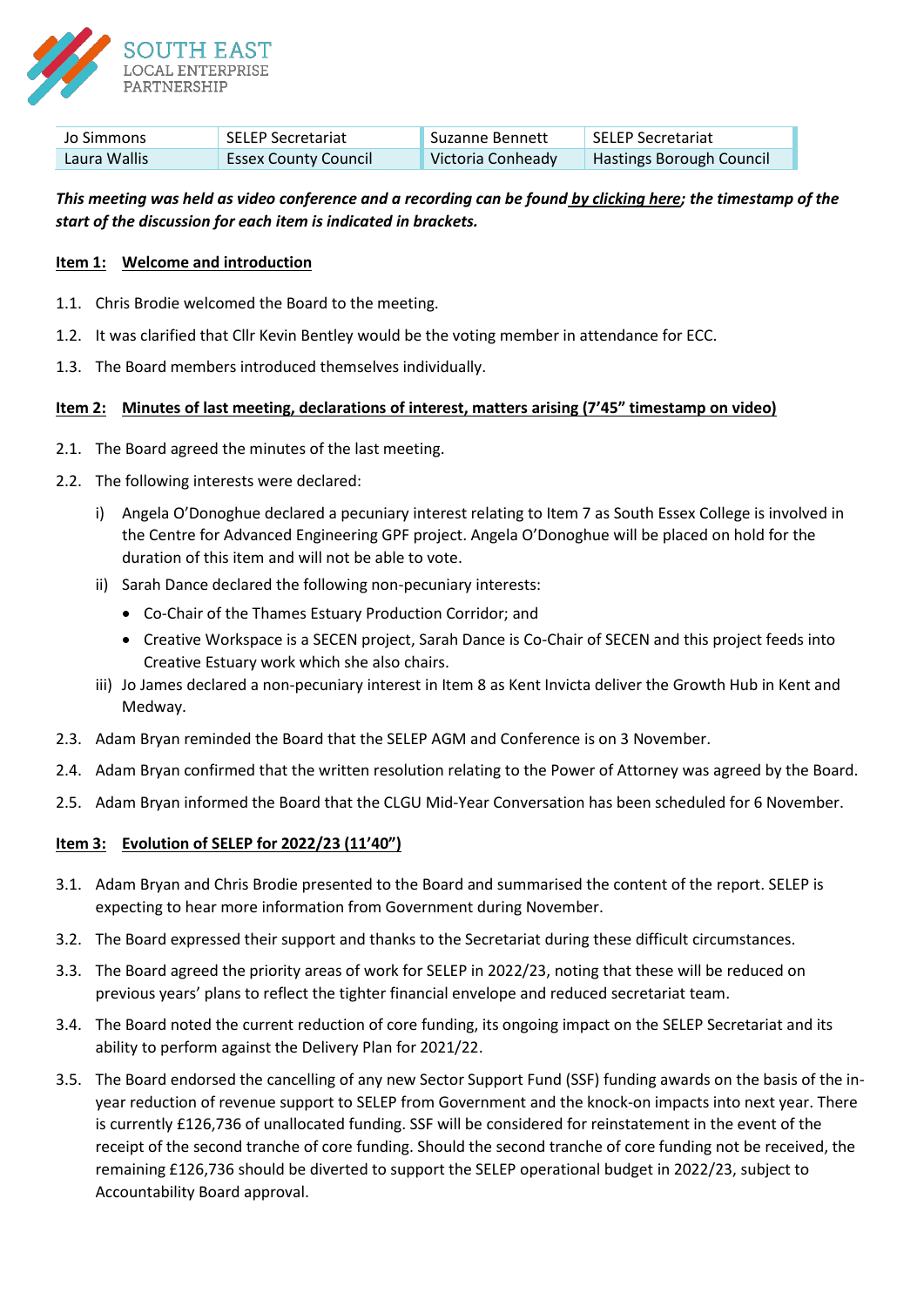

- 3.6. The Board agreed to divert the uncommitted funding from the existing CV19 programme to support the SELEP operational budget in 2022/23, subject to Accountability Board approval. This is estimated to be circa £450,000.
- 3.7. The Board agreed that all investment decisions for projects NOT currently already on a pipeline should be put on hold until the next meeting of the Strategic Board in December 2021. Currently it is expected that further information regarding the future of LEPs will be published as part of the Levelling Up White Paper, which is understood to be aligned with the Autumn budget on 27 October. It is hoped that this additional information will allow for recommendations on future investments, including the ongoing function of the Growing Places Fund, the revolving infrastructure fund, to be better aligned with Government's direction of travel.

# **Item 4: Board Succession Planning (1h6'00")**

- 4.1. Chris Brodie reminded the Board that his final term as Chair will be finishing at the end of this financial year.
- 4.2. Suzanne Bennett presented to the Board.
- 4.3. The Board indicated that they did not want to begin a recruitment process at this time given the uncertainty surrounding LEPs. Some Board members indicated that their preferred solution would be for the current Chair to extend his term and likewise for the Deputy Chair. The Secretariat were asked to establish whether this would be possible under the governance and Suzanne indicated that it was possible.
- 4.4. Revised recommendations will be brought to the December Board meeting.

**Cllr Kevin Bentley left the meeting; Cllr Lesley Wagland became the voting member for ECC from Item 5.**

#### **Item 5: SELEP Statement of Accounts 2020/21 and South East LEP Ltd Statement of Accounts 2020/21 (1h23'06")**

- 5.1. Lorna Norris presented to the Board.
- 5.2. The Board confirmed they had considered the SELEP Statements of Accounts 2020/21.
- 5.3. The Board approved the South East LEP Ltd Statement of Accounts 2020/21.

## **Item 6: Capital Programme Update (1h31'21")**

- 6.1. Helen Dyer summarised the report to the Board.
- 6.2. Helen Dyer clarified that although the report indicates that the Innovation Park Medway project will by completed by November 2022, it is expected that their funding will be spent in full by March 2022.
- 6.3. Helen Dyer clarified that the funding for the Bexhill Enterprise Park North project cannot be released by East Sussex County Council yet as the required third-party grant agreement between East Sussex County Council and the delivery partner is not yet in place.
- 6.4. The Board agreed LGF spend beyond 30 September 2021 for the following projects:
	- i) New Construction Centre at Chelmsford College expected completion February 2022
	- ii) Strood Town Centre Journey Time and Accessibility Enhancements project expected completion December 2021
	- iii) Innovation Park Medway Northern Site Extension expected completion November 2022
	- iv) Bexhill Enterprise Park North expected completion March 2022
	- v) Kent and Medway EDGE Hub expected completion March 2022
	- vi) Mercury Rising, Essex expected completion December 2021
	- vii) Southend Airport Business Park expected completion March 2022